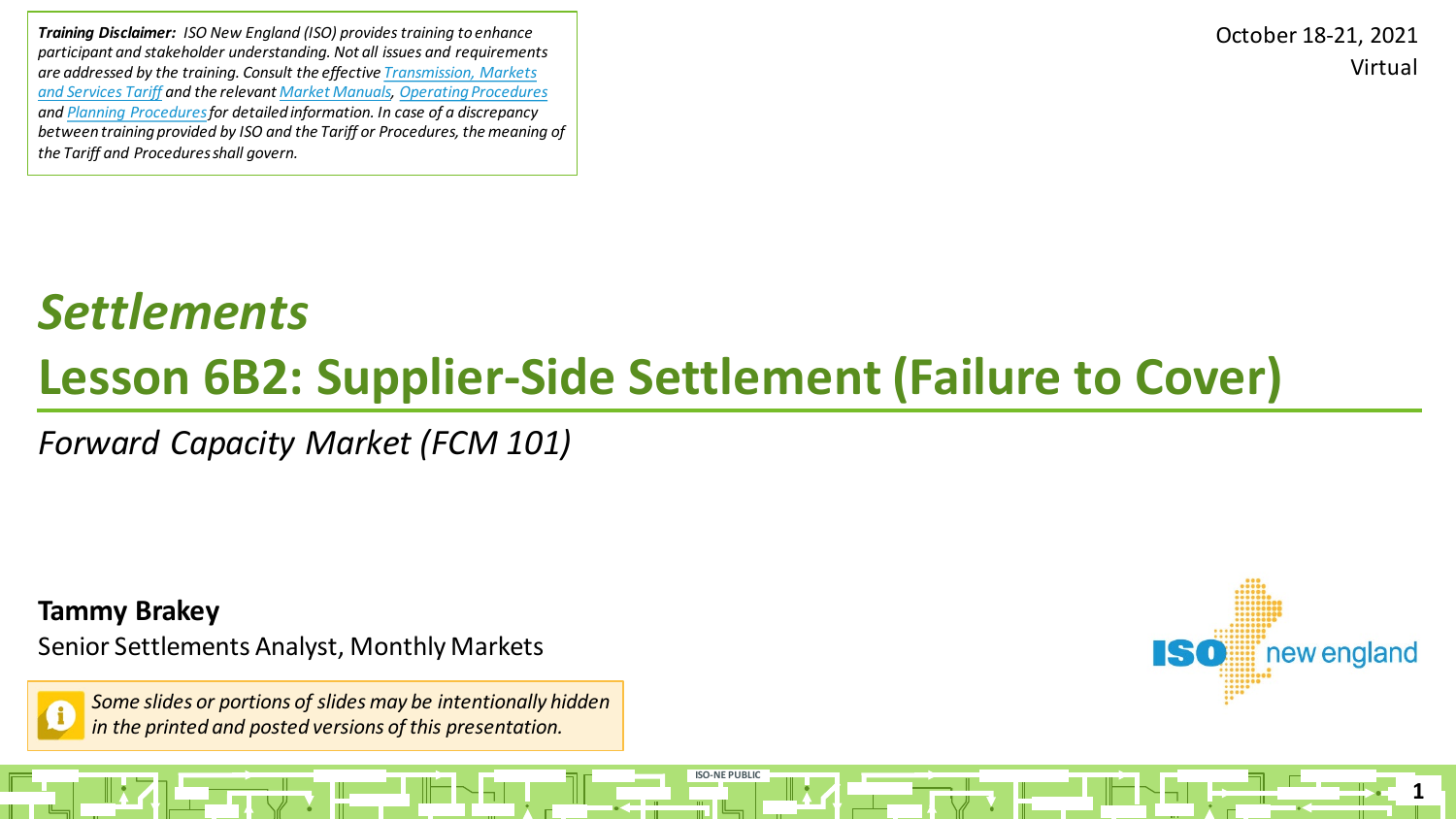#### **Topics**

- Pre-Annual Reconfiguration Auction (ARA) 3 Market Information Server (MIS) Report
- Maximum Demonstrated Output (MDO)
- FCM Failure to Cover (FTC) Charge
- FCM Failure to Cover (FTC) Credit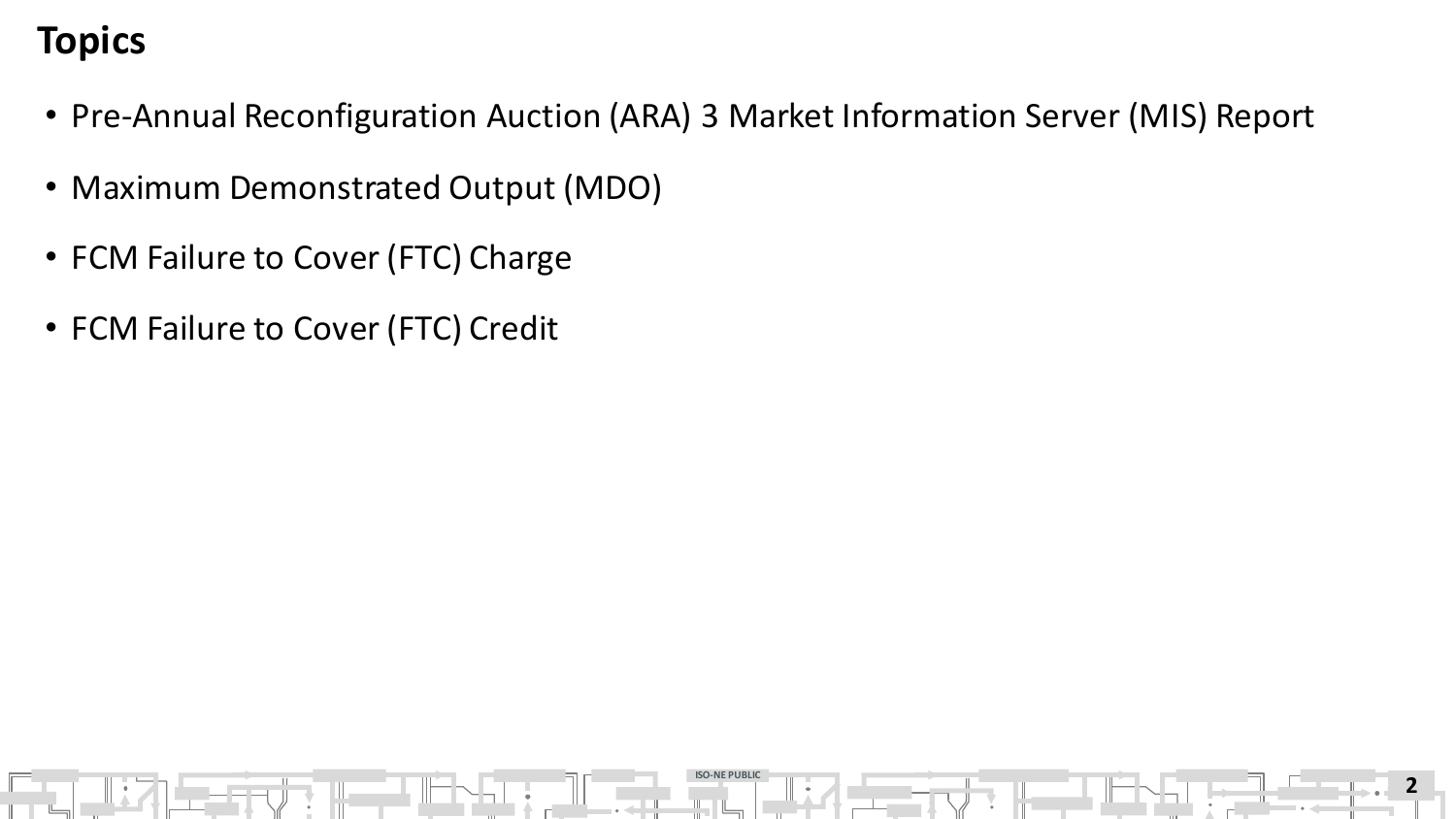#### **Objectives**

- Understand failure to cover
- Understand how MDO is calculated
- Understand Pre-ARA 3 MIS report
- Recall how failure to cover charge is calculated

**ISO-NE PUBLIC**

• Recall how failure to cover credit is allocated

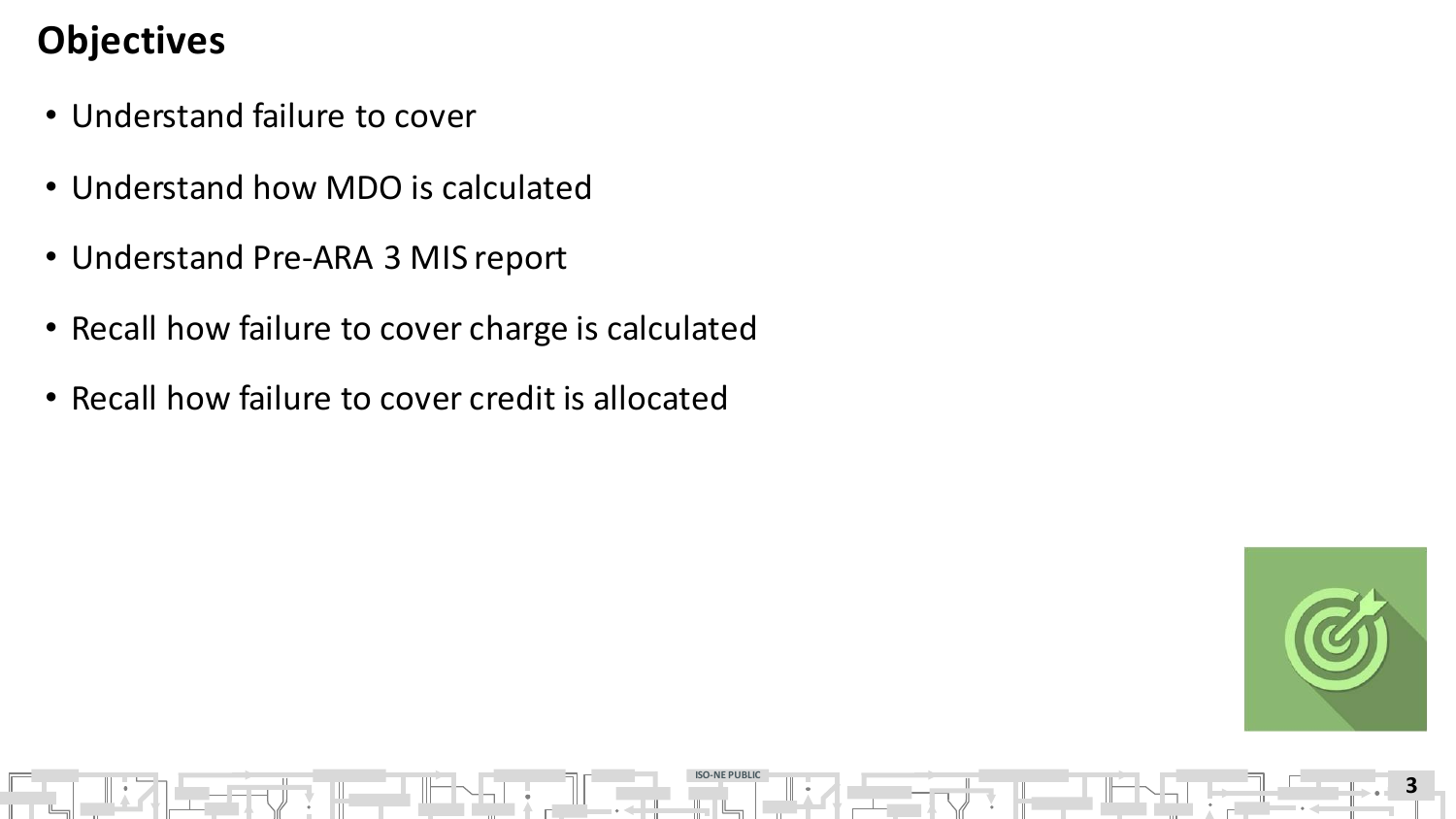#### **What is a Failure to Cover Charge?**

- Adjustment to FCM credit
- Ensures resources with capacity supply obligation (CSO) can meet their obligation

**ISO-NE PUBLIC**

- Encourages resources to shed any CSO they cannot meet
- Based on capability compared to CSO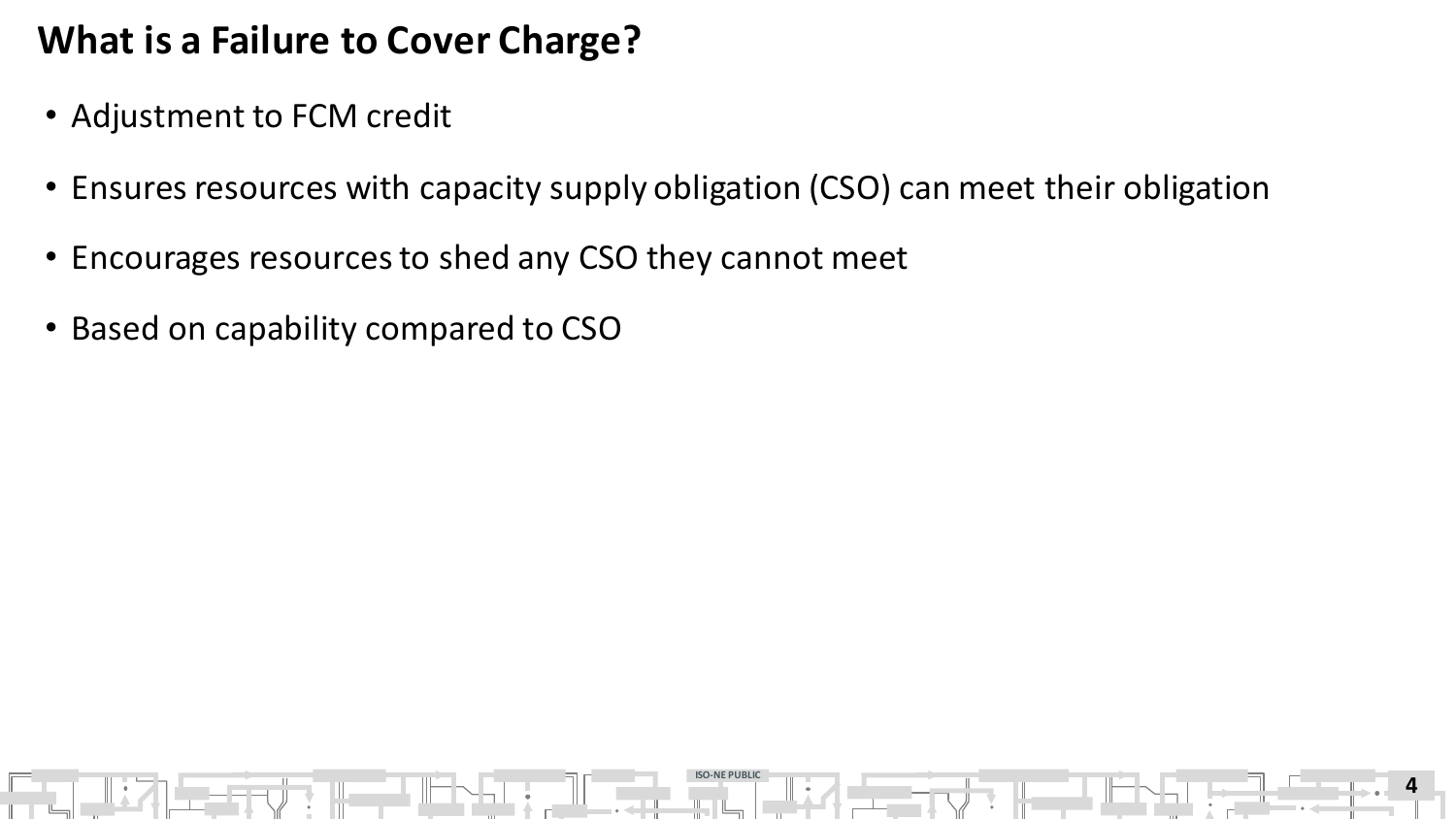#### **How Do We Calculate Maximum Demonstrated Output?**

**Maximum demonstrated output period is the period beginning six years prior to start of applicable capacity commitment period (CCP) and ending with the most recently completed calendar month in CCP**



**ISO-NE PUBLIC**

- Generators Energy quantity
- Active Demand Capacity Resource Energy quantity
- Passive Demand Resource Monthly performance value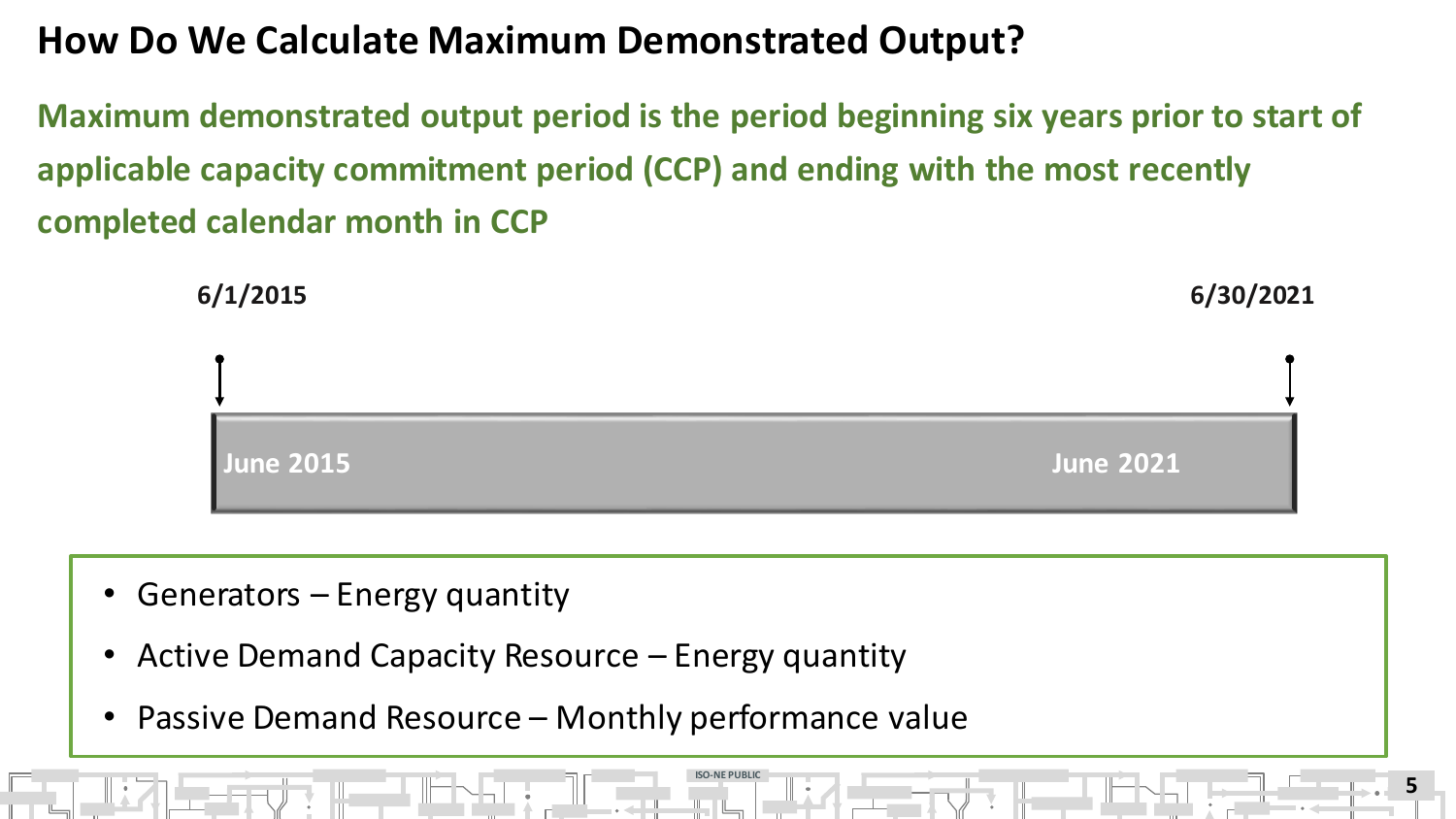#### **Pre-ARA 3 MIS Report**

- Pre-ARA 3 MIS report run mid-February
- Shows asset MDO from six years prior to last complete settlement month (January)
- Provides information customer can use to determine if they should shed CSO in ARA 3



**ISO-NE PUBLIC**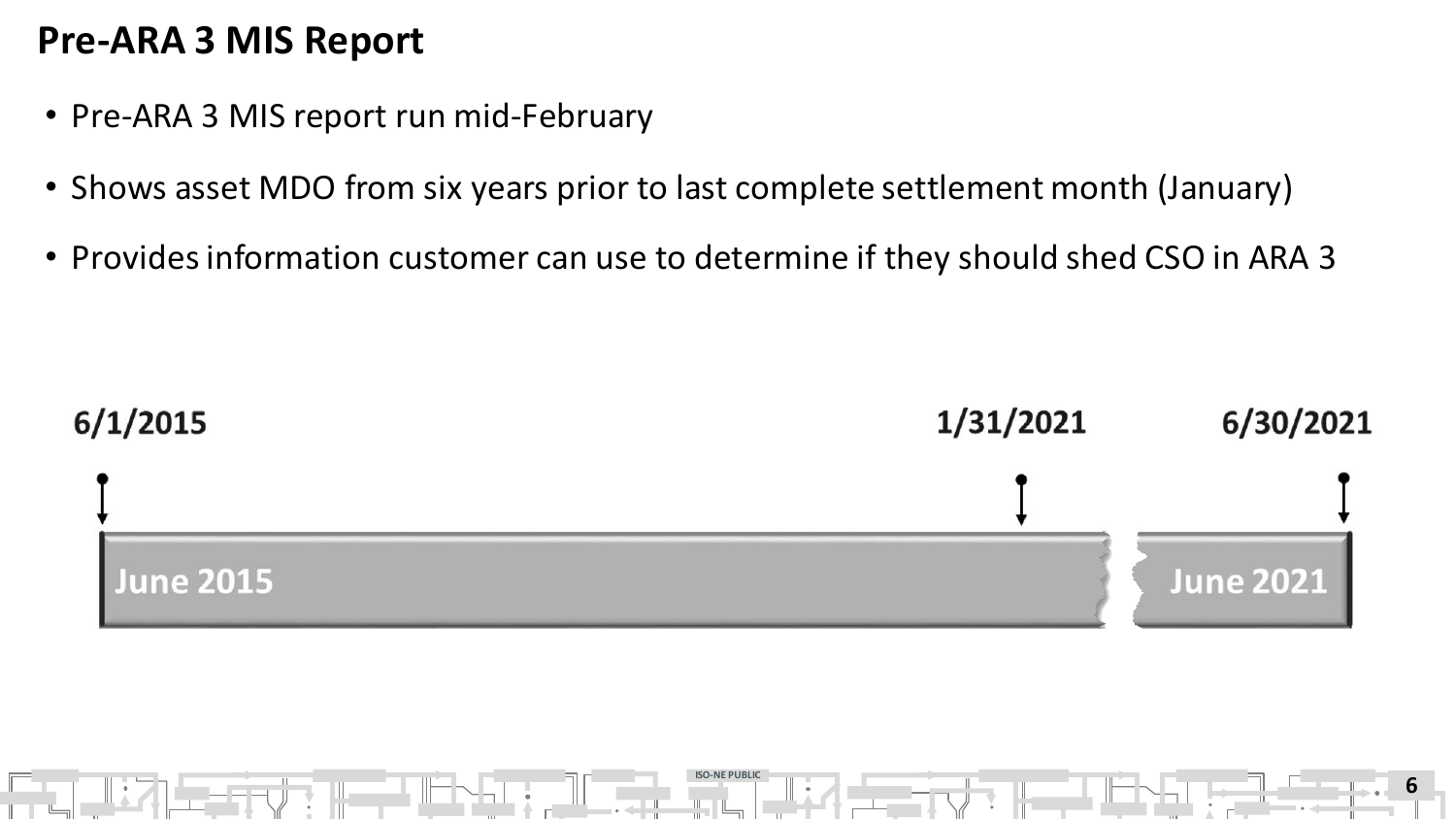#### **Timeline 2021**

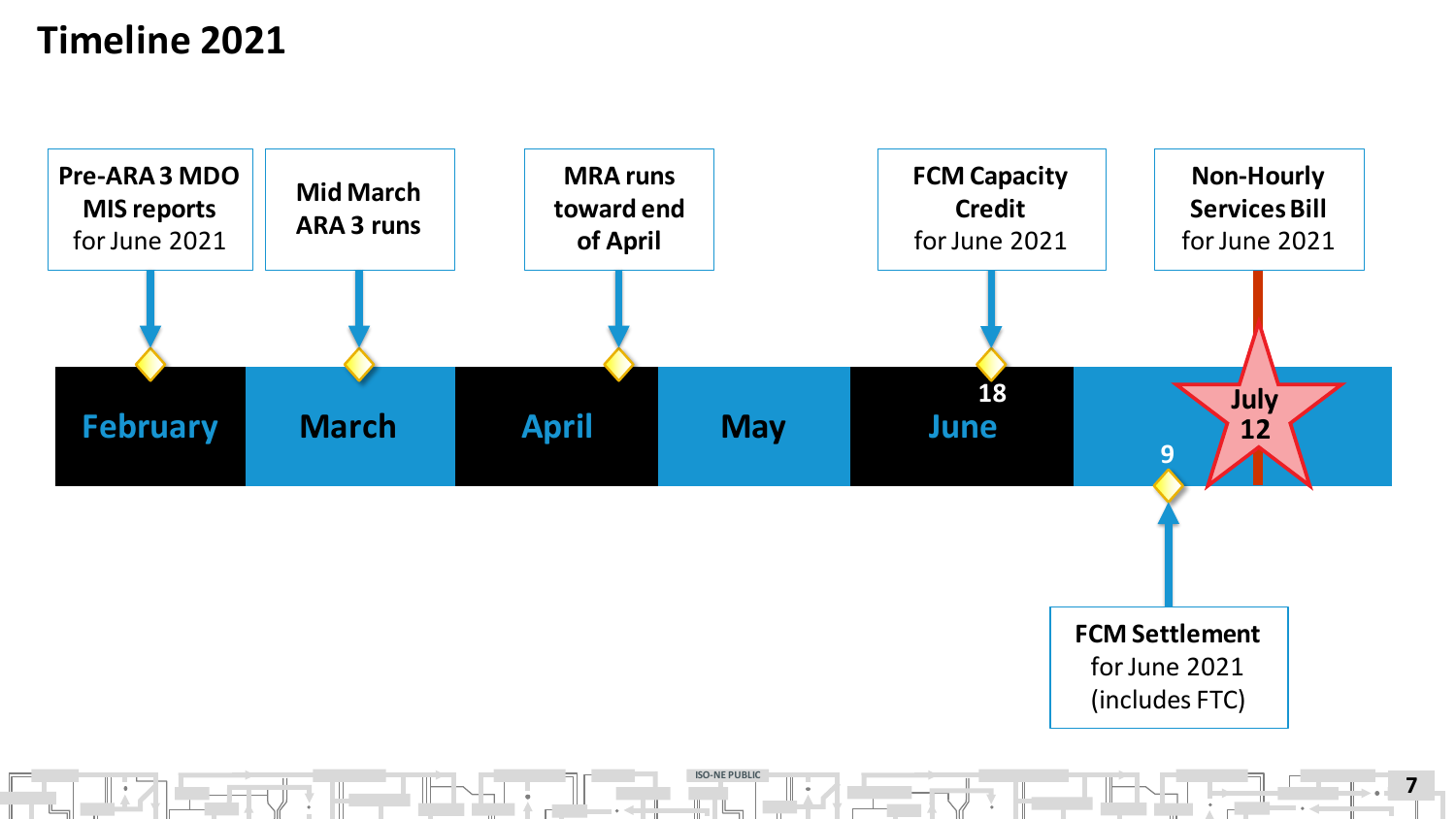### **Calculating Failure to Cover Credit and Charge**

 $\mathbb{R}$ 

H

- 90

 $\sim$ ul

**ISO-NE PUBLIC** 

**TIZ** 

**8**

 $\sim$ 

H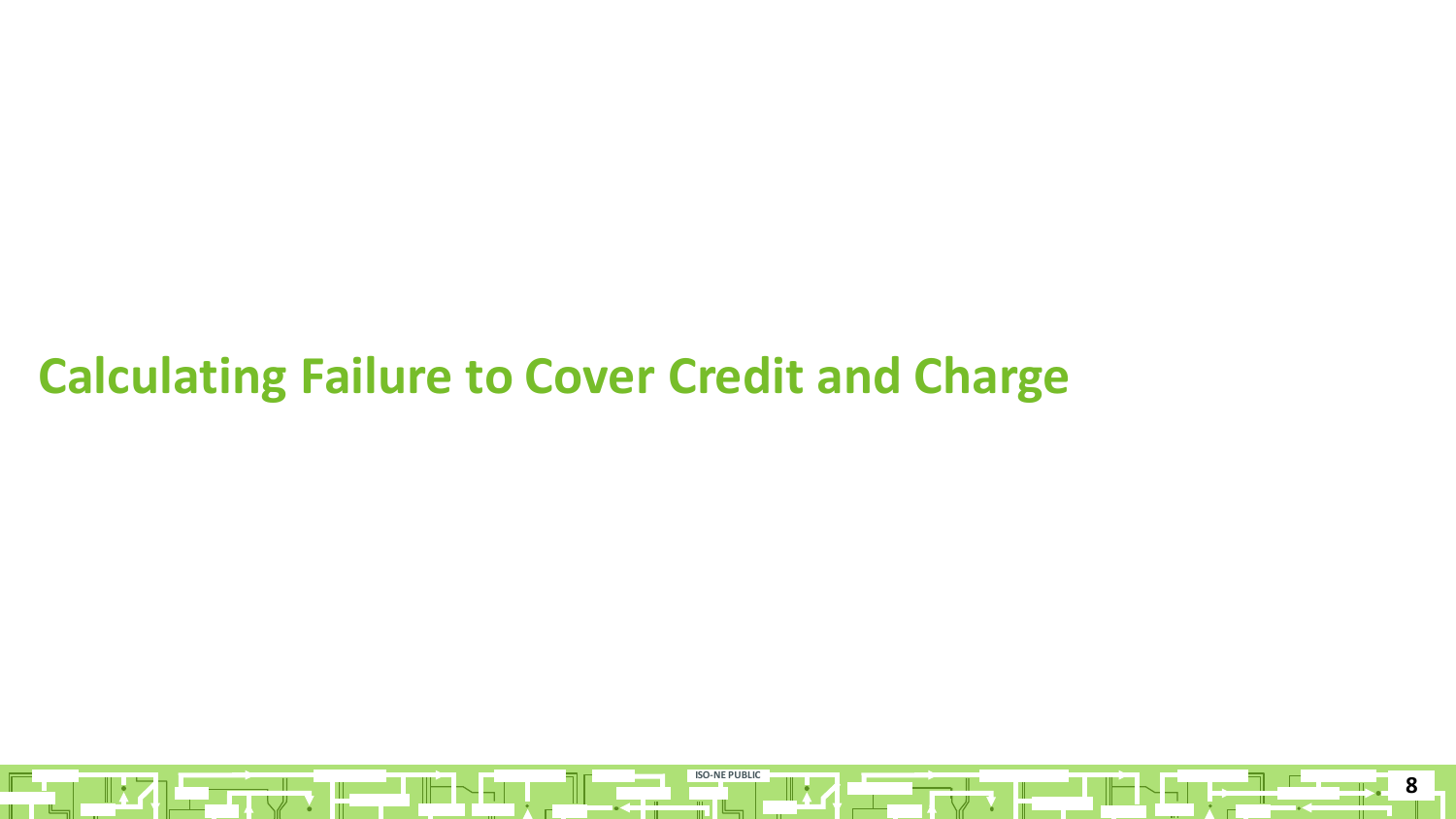#### *The FCM path of a non-intermittent generator …*

| <br> |
|------|
|      |

| <b>FCM Failure to Cover Charge</b> |  |  |  |  |
|------------------------------------|--|--|--|--|
|------------------------------------|--|--|--|--|

|              | <b>Component</b>     | <b>Resource</b> |
|--------------|----------------------|-----------------|
| $\mathsf{A}$ | <b>FCA</b>           | 180             |
| B            | ARA <sub>3</sub>     | 10              |
| $\mathsf{C}$ | <b>MRA</b>           | (5)             |
| D            | Total CSO (A+B+C)    | 185             |
|              | <b>MDO</b>           | 175             |
|              | Difference $(E - D)$ |                 |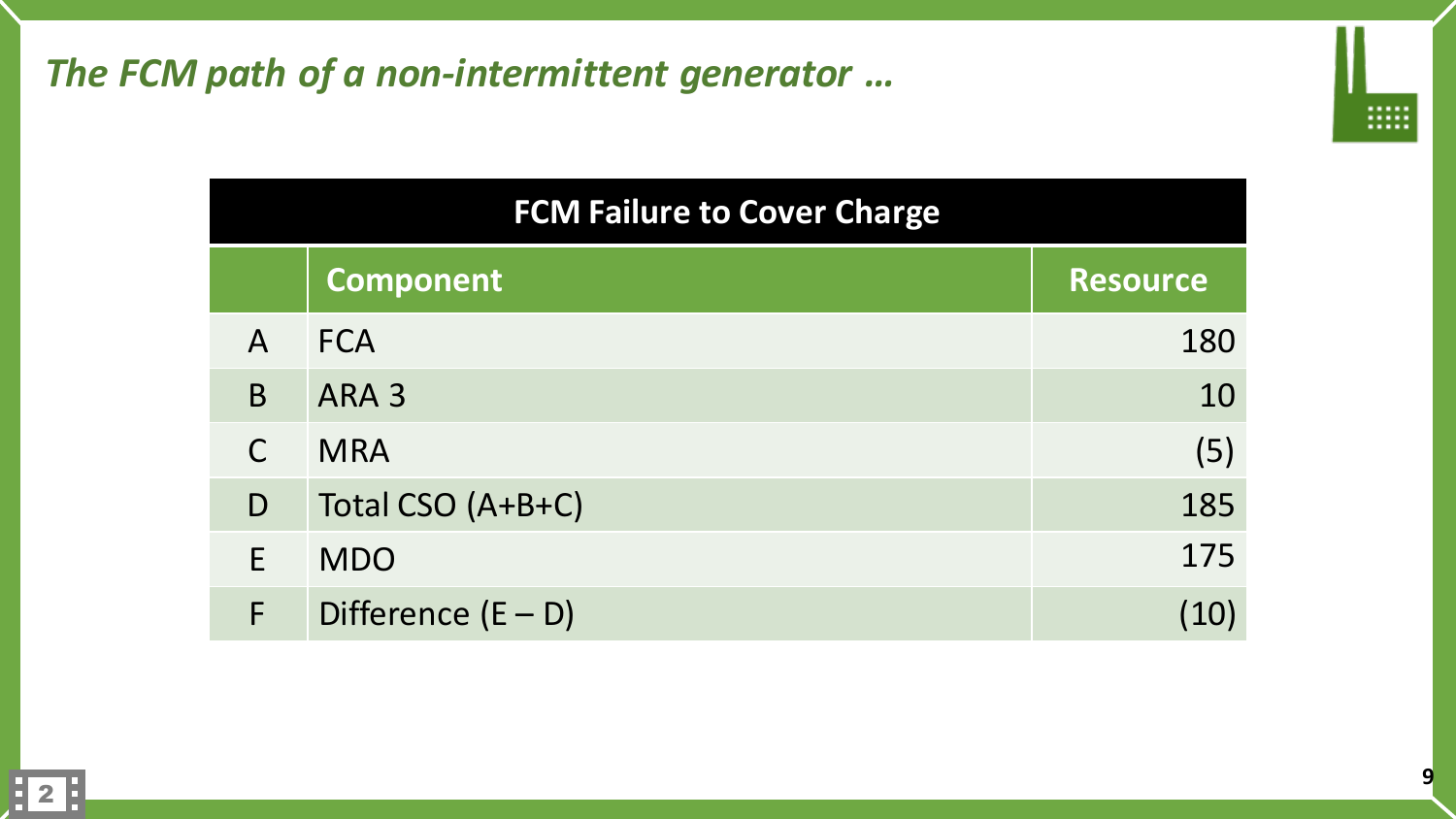2

**The failure to cover charge rate for a capacity zone is the higher of the capacity clearing price and the clearing price in any annual reconfiguration auction for that CCP**

| <b>Auction Type</b>          | <b>Clearing Price</b> |
|------------------------------|-----------------------|
| <b>FCA</b>                   | 4.631                 |
| ARA 1                        | 2.900                 |
| ARA <sub>2</sub>             | .300                  |
| ARA <sub>3</sub>             | 1.571                 |
| Failure to cover charge rate | 4.631                 |

**ISO-NE PUBLIC**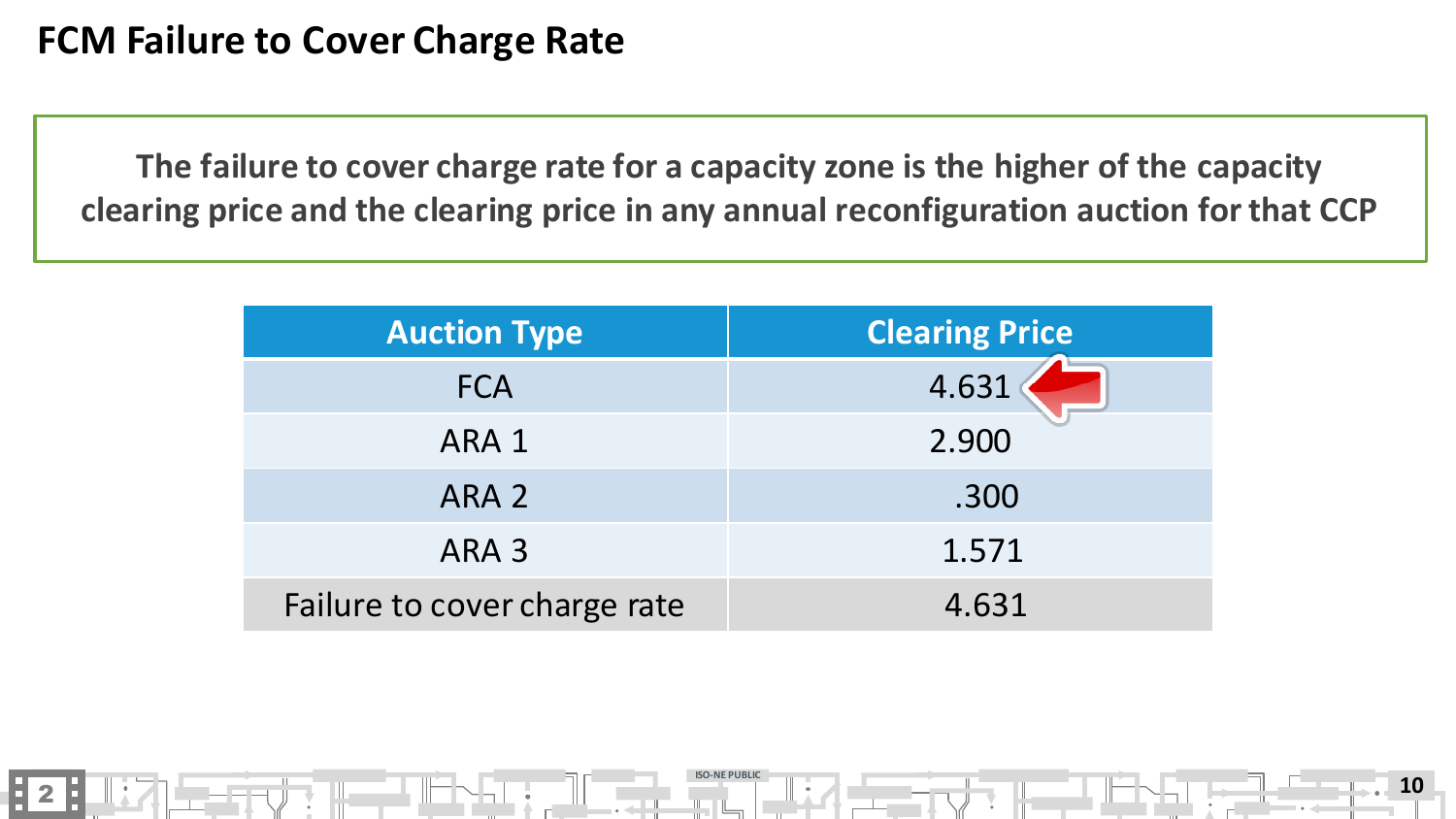#### *The FCM path of a non-intermittent generator …*

| <b>FCM Failure to Cover Charge</b> |                                                    |                 |  |
|------------------------------------|----------------------------------------------------|-----------------|--|
|                                    | <b>Component</b>                                   | <b>Resource</b> |  |
| $\mathsf{A}$                       | <b>FCA</b>                                         | 180             |  |
| B                                  | ARA <sub>3</sub>                                   | 10              |  |
|                                    | <b>MRA</b>                                         | (5)             |  |
| D                                  | Total CSO (A+B+C)                                  | 185             |  |
| F                                  | <b>MDO</b>                                         | 175             |  |
| F                                  | Difference $(E - D)$                               | (10)            |  |
| G                                  | Failure to cover charge rate \$/kw                 | 4.631           |  |
| H                                  | Failure to cover charge $(F \times G) \times 1000$ | (546,310.00)    |  |

The failure to cover charge is the difference between a resource's maximum demonstrated output (MDO) and its monthly capacity supply obligation multiplied by the failure to cover charge rate times 1000 .....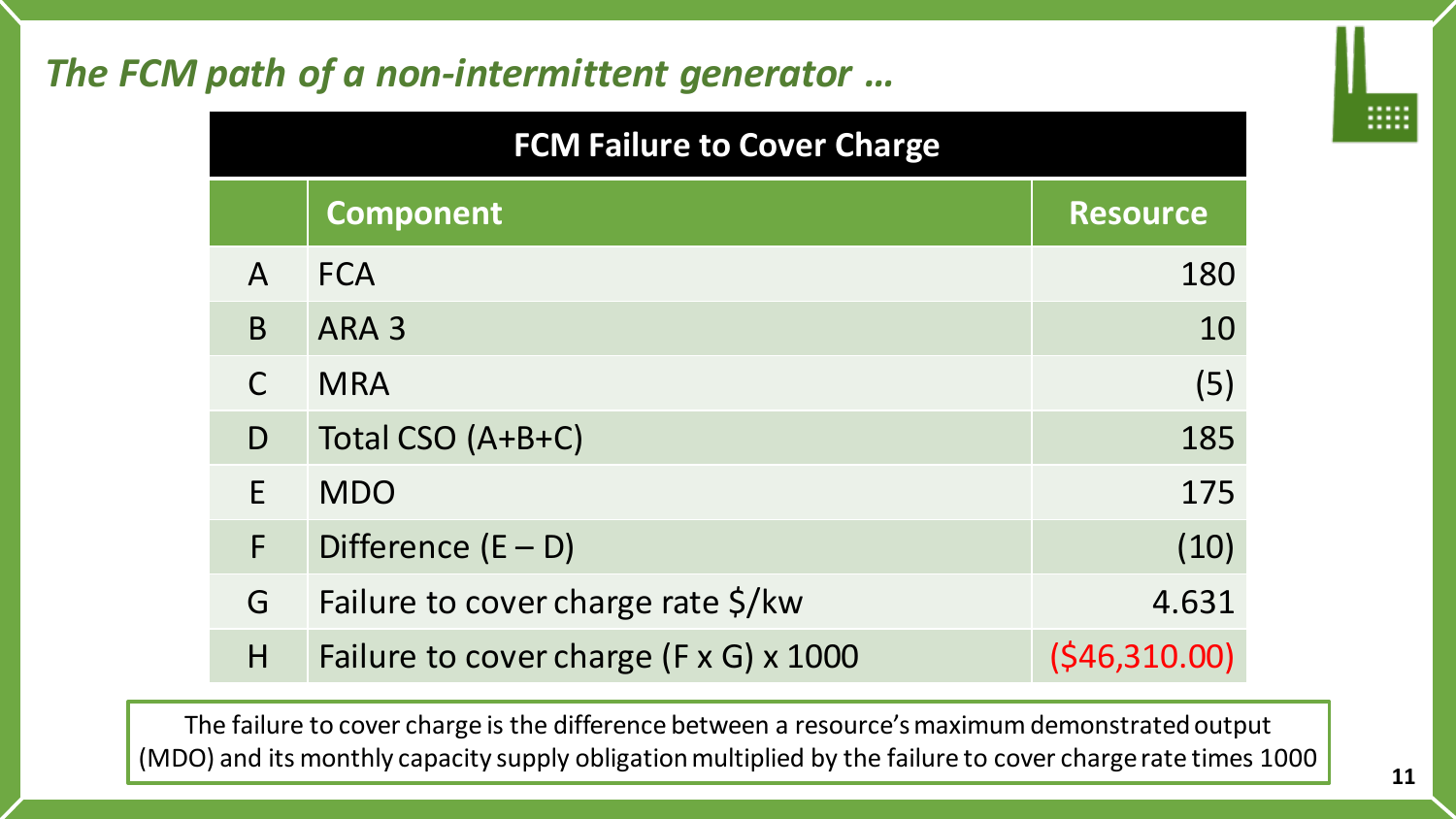*The FCM path of a demand capacity resource…* 

|              | <b>FCM Failure to Cover Charge</b> |                 |  |
|--------------|------------------------------------|-----------------|--|
|              | <b>Component</b>                   | <b>Resource</b> |  |
| $\mathsf{A}$ | <b>FCA</b>                         |                 |  |
| B            | ARA <sub>3</sub>                   | $\overline{2}$  |  |
| $\mathsf{C}$ | <b>MRA</b>                         | (1)             |  |
| D            | Total CSO (A+B+C)                  |                 |  |
| E            | <b>MDO</b>                         | 3               |  |
| F            | Difference $(E - D)$               |                 |  |

MDO is larger than CSO; therefore no failure to cover charge is calculated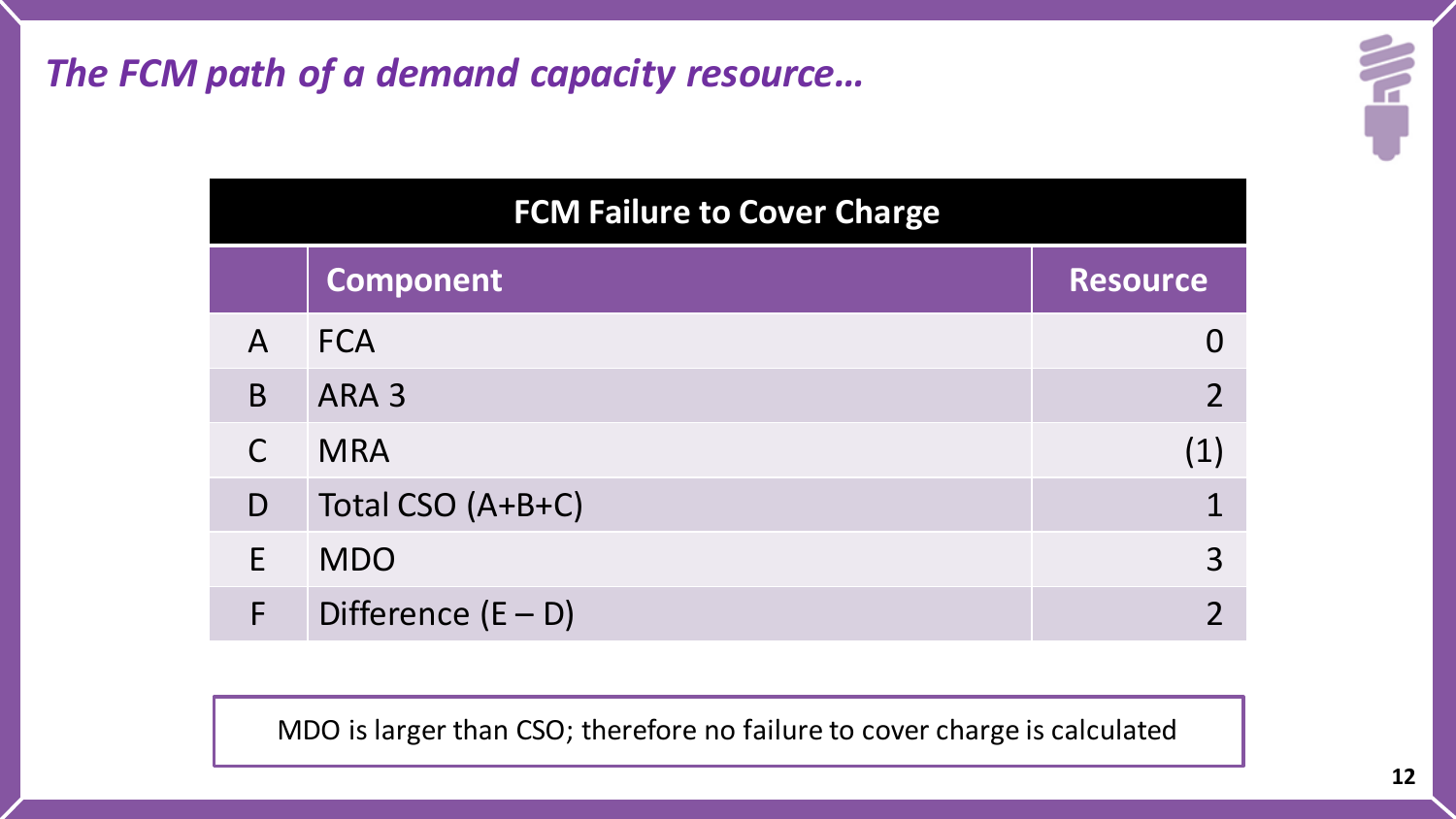*The FCM path of an intermittent generator …* 



#### **FCM Failure to Cover Charge**

|              | <b>Component</b>     | <b>Resource</b> |
|--------------|----------------------|-----------------|
| $\mathsf{A}$ | <b>FCA</b>           | 2.6             |
| B            | ARA <sub>3</sub>     |                 |
| $\mathsf{C}$ | <b>MRA</b>           | (1.1)           |
| D            | Total CSO (A+B+C)    | 1.5             |
| E            | <b>MDO</b>           | 3               |
| F            | Difference $(E - D)$ |                 |

MDO is larger than CSO; therefore no failure to cover charge is calculated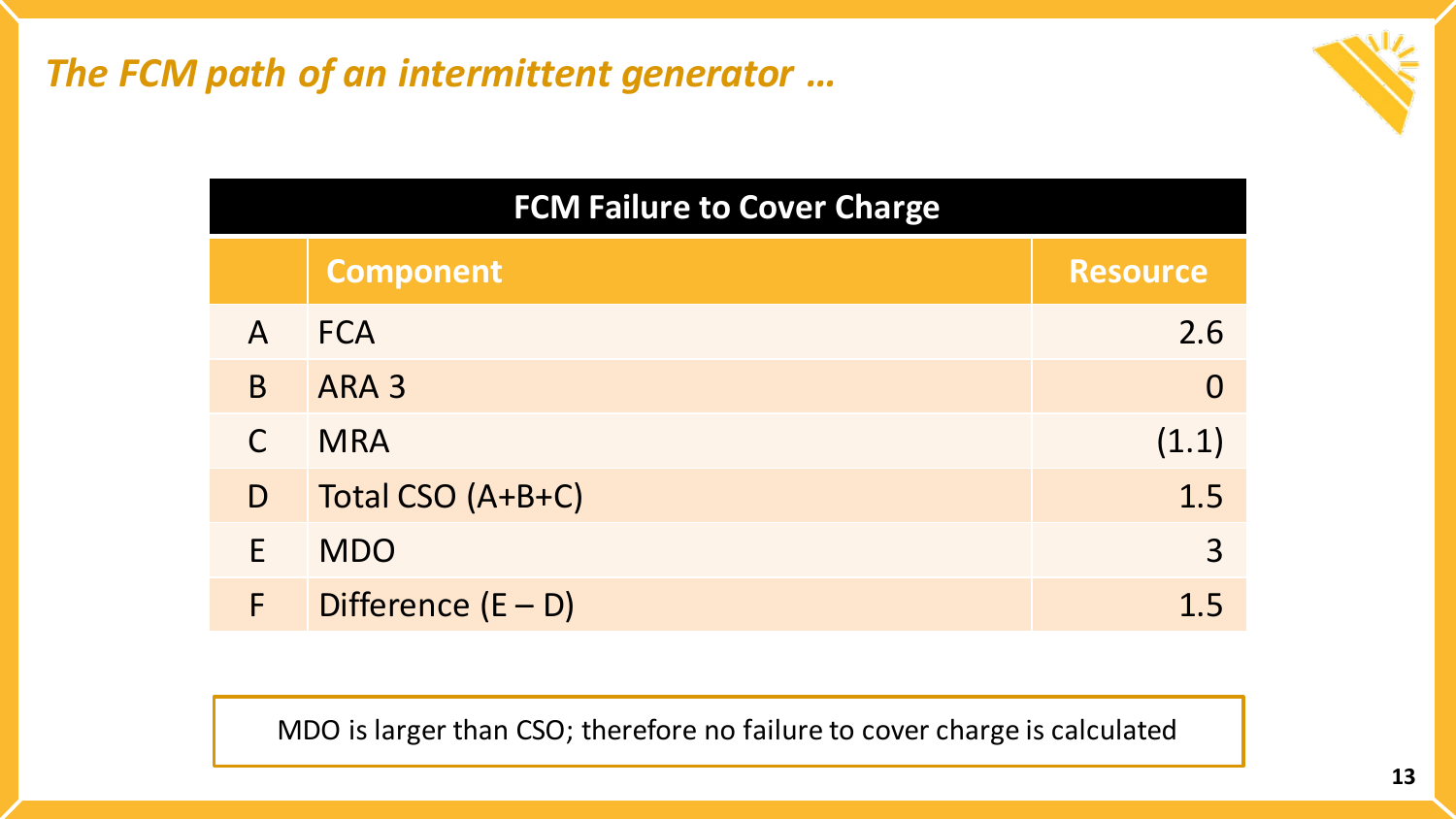#### **FCM Failure to Cover Credit Allocation**

**The failure to cover credit is allocated pro-rata to the capacity load obligation (CLO) in the capacity zone (CZ) and sum of all failure to cover charges in the capacity zone**



| <b>Customer</b>   | <b>CZ CLO MW</b> | CZ CLO %<br>(A) | <b>Total FTC Charge</b><br>(B) |         | <b>Failure to Cover Credit</b> |
|-------------------|------------------|-----------------|--------------------------------|---------|--------------------------------|
| <b>Customer 1</b> | (1200)           | 92.31%          | 46,310.00                      | S       | 42,748.76                      |
| <b>Customer 2</b> | (200)            | 15.38%          | 46,310.00                      | S.      | 7,142.78                       |
| <b>Customer 3</b> | 100              | $(7.69)\%$      | 46,310.00                      | $\zeta$ | (3,561.24)                     |
| <b>Total</b>      | (1300)           | 100%            |                                |         | 46,310.00                      |

**ISO-NE PUBLIC**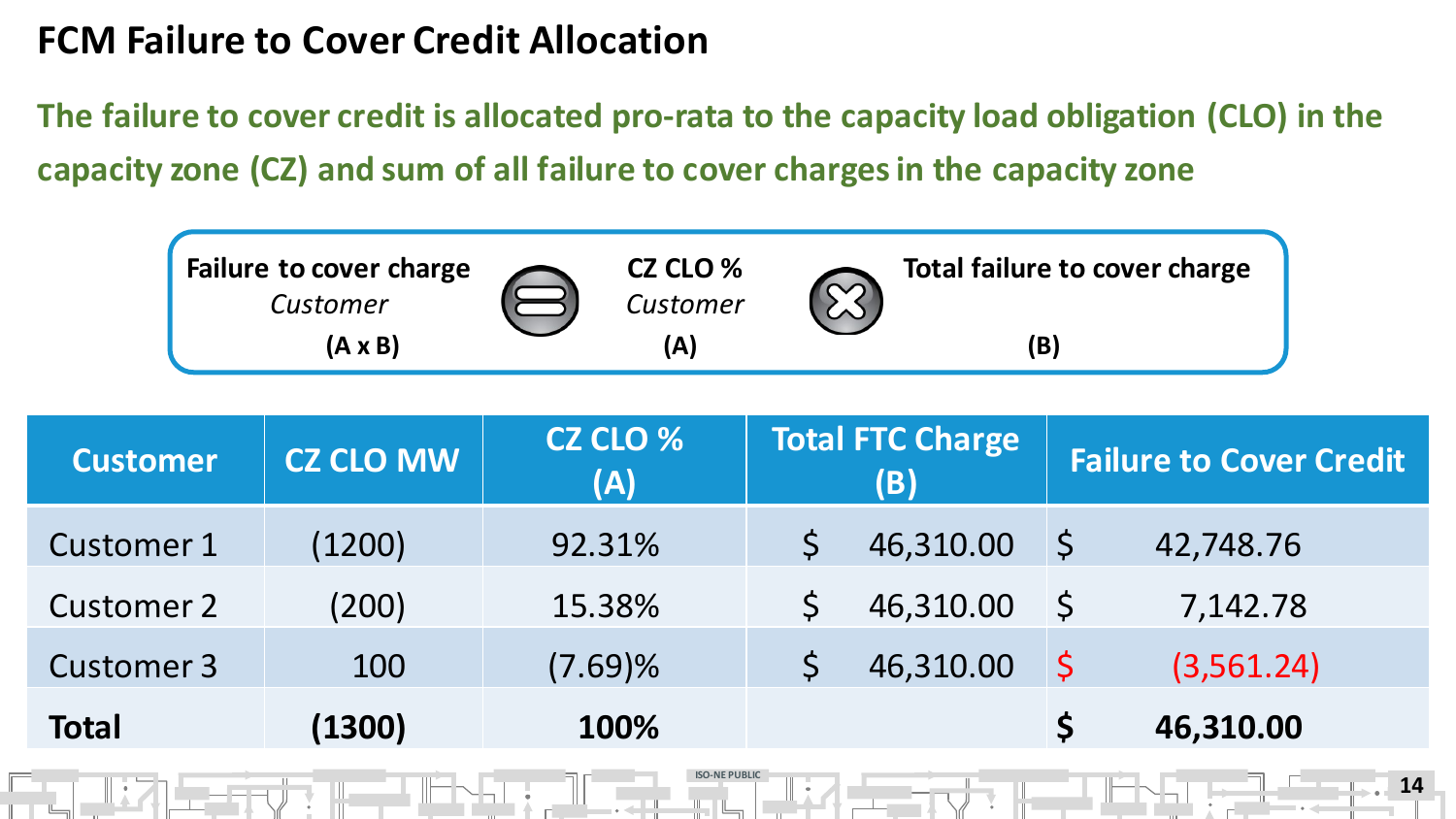#### **Summary**

#### **In this section, you learned:**

- What failure to cover is
- How maximum demonstrated output (MDO) is determined

**ISO-NE PUBLIC**

- Pre-ARA 3 MIS report
- How failure to cover charge is calculated
- How failure to cover credit is allocated